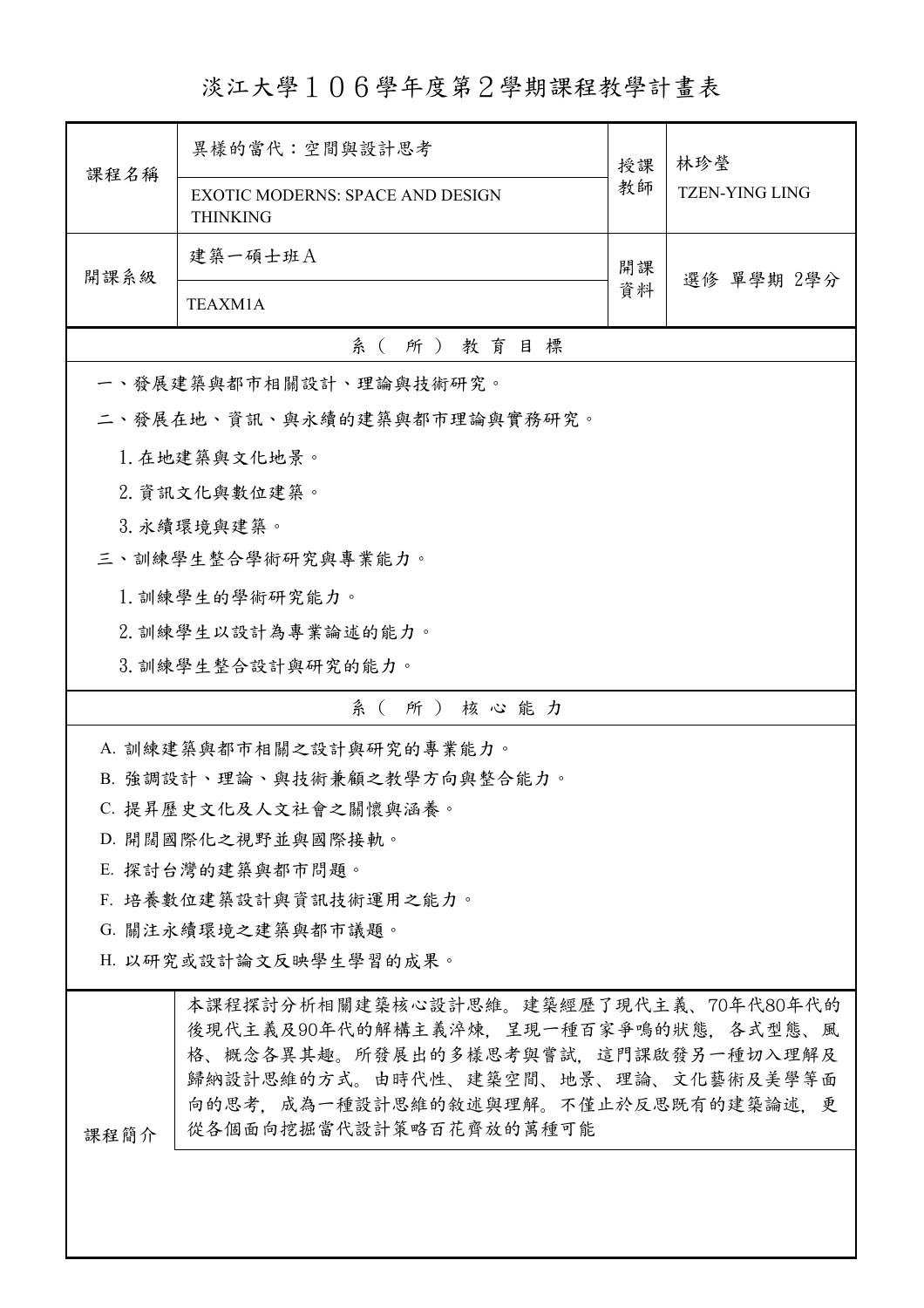|                          | Expect a design thinking experience in core design thinking abilities. We<br>begin with modernity, claimed and defined by the West, was fundamentally<br>global. We will explore the cultural and symbolic dimensions and the<br>fundamental design thinking, focusing on the ways in which globality and<br>locality reconcile when local settlement practices/spatial cultures. While<br>recognizing our subjective position within the Western academe, we will<br>critically examine culturally constructed categories that frame professional<br>understandings and interventions in architecture and urbanism. |                                               |                |               |  |  |
|--------------------------|----------------------------------------------------------------------------------------------------------------------------------------------------------------------------------------------------------------------------------------------------------------------------------------------------------------------------------------------------------------------------------------------------------------------------------------------------------------------------------------------------------------------------------------------------------------------------------------------------------------------|-----------------------------------------------|----------------|---------------|--|--|
| 本課程教學目標與目標層級、系(所)核心能力相關性 |                                                                                                                                                                                                                                                                                                                                                                                                                                                                                                                                                                                                                      |                                               |                |               |  |  |
|                          | 一、目標層級(選填):<br>(一)「認知」(Cognitive 簡稱C)領域:C1 記憶、C2 瞭解、C3 應用、C4 分析、<br>C5 評鑑、C6 創造<br>(二)「技能」(Psychomotor 簡稱P)領域:P1 模仿、P2 機械反應、P3 獨立操作、<br>P4 聯結操作、P5 自動化、P6 創作<br>(三)「情意」(Affective 簡稱A)領域:Al 接受、A2 反應、A3 重視、A4 組織、<br>A5 内化、A6 實踐                                                                                                                                                                                                                                                                                                                                                                                     |                                               |                |               |  |  |
|                          | 二、教學目標與「目標層級」、「系(所)核心能力」之相關性:<br>(一)請先將課程教學目標分別對應前述之「認知」、「技能」與「情意」的各目標層級,<br>惟單項教學目標僅能對應C、P、A其中一項。<br>(二)若對應「目標層級」有1~6之多項時,僅填列最高層級即可(例如:認知「目標層級」<br>對應為C3、C5、C6項時,只需填列C6即可,技能與情意目標層級亦同)。<br>(三)再依據所訂各項教學目標分別對應其「系(所)核心能力」。單項教學目標若對應<br>「系(所)核心能力 , 有多項時, 則可填列多項「系(所)核心能力」。<br>(例如:「系(所)核心能力﹔可對應A、AD、BEF時,則均填列。)                                                                                                                                                                                                                                                                                                      |                                               |                |               |  |  |
| 序                        | 教學目標(中文)                                                                                                                                                                                                                                                                                                                                                                                                                                                                                                                                                                                                             | 教學目標(英文)                                      |                | 相關性           |  |  |
| 號                        |                                                                                                                                                                                                                                                                                                                                                                                                                                                                                                                                                                                                                      |                                               |                | 目標層級 系(所)核心能力 |  |  |
|                          | 1 1.培育學生具備設計思考基本素養                                                                                                                                                                                                                                                                                                                                                                                                                                                                                                                                                                                                   | basic design thinking ability                 | P <sub>1</sub> | <b>BCD</b>    |  |  |
| $\overline{2}$           | 2.锻鍊學生建築思維應用之能力                                                                                                                                                                                                                                                                                                                                                                                                                                                                                                                                                                                                      | train architectural analysis<br>skills        | A2             | EGH           |  |  |
|                          | 3 3.建立學生的當代建築的知識                                                                                                                                                                                                                                                                                                                                                                                                                                                                                                                                                                                                     | absorb contemporary<br>architectural thinking | C <sub>1</sub> | AB            |  |  |
| $\overline{4}$           | 4.訓練學生對於設計策略相關議題<br>的思考                                                                                                                                                                                                                                                                                                                                                                                                                                                                                                                                                                                              | basic knowledge on design<br>strategy         | C <sub>6</sub> | FGH           |  |  |
| 教學目標之教學方法與評量方法           |                                                                                                                                                                                                                                                                                                                                                                                                                                                                                                                                                                                                                      |                                               |                |               |  |  |
| 序<br>號                   | 教學目標                                                                                                                                                                                                                                                                                                                                                                                                                                                                                                                                                                                                                 | 教學方法                                          | 評量方法           |               |  |  |
|                          | 1 1.培育學生具備設計思考基本素養                                                                                                                                                                                                                                                                                                                                                                                                                                                                                                                                                                                                   | 講述、賞析                                         | 報告             |               |  |  |
| $\overline{2}$           | 2.鍛鍊學生建築思維應用之能力                                                                                                                                                                                                                                                                                                                                                                                                                                                                                                                                                                                                      | 討論、問題解決                                       | 報告、上課表現        |               |  |  |
|                          | 3 3.建立學生的當代建築的知識                                                                                                                                                                                                                                                                                                                                                                                                                                                                                                                                                                                                     | 講述、賞析                                         | 報告、上課表現        |               |  |  |
| $\vert$ 4                | 4.訓練學生對於設計策略相關議題<br>的思考                                                                                                                                                                                                                                                                                                                                                                                                                                                                                                                                                                                              | 賞析                                            | 報告             |               |  |  |
|                          |                                                                                                                                                                                                                                                                                                                                                                                                                                                                                                                                                                                                                      |                                               |                |               |  |  |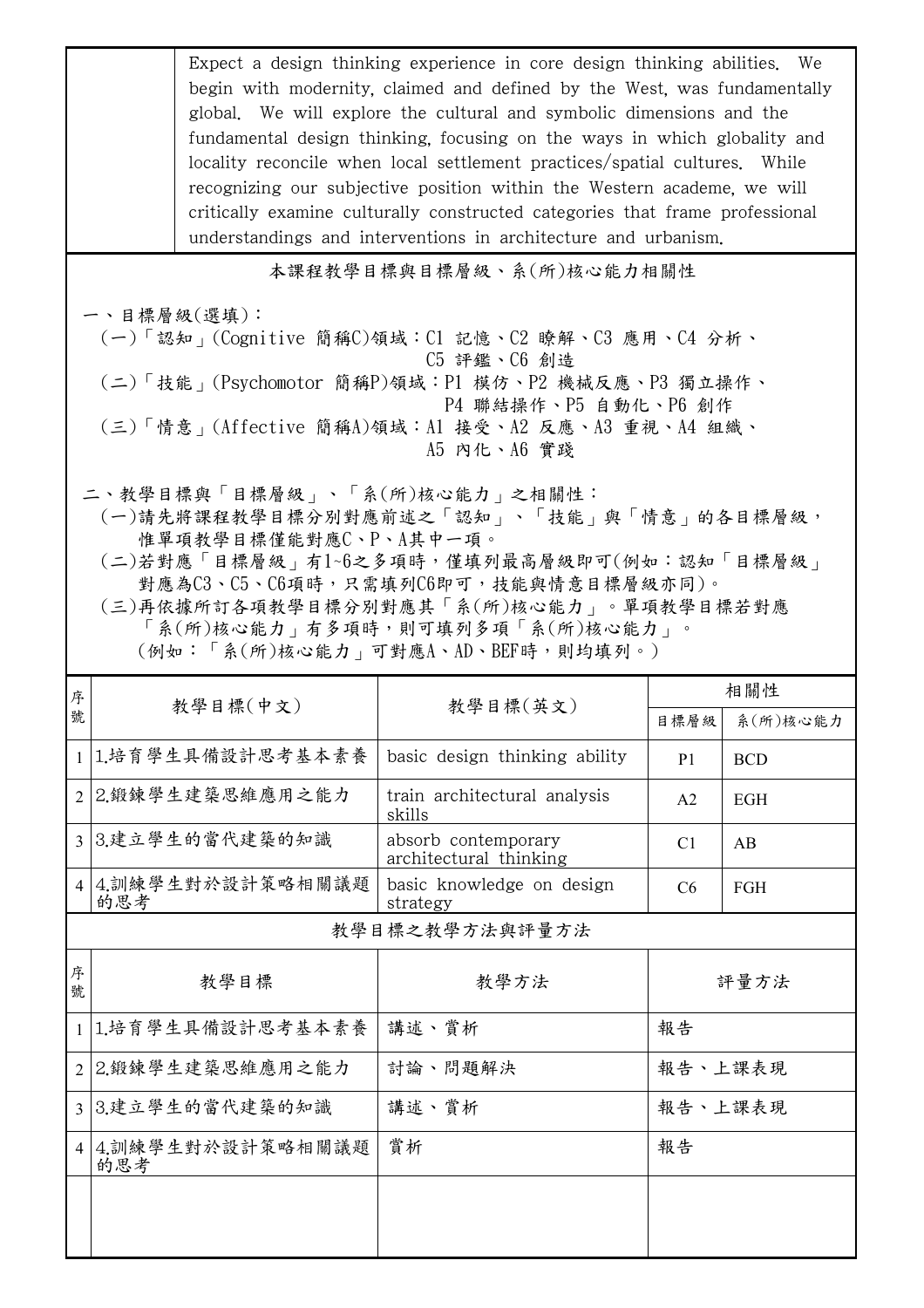| 本課程之設計與教學已融入本校校級基本素養        |                                                       |                                                                                                                                                                                                                                                                                                                             |                                              |                                                              |  |
|-----------------------------|-------------------------------------------------------|-----------------------------------------------------------------------------------------------------------------------------------------------------------------------------------------------------------------------------------------------------------------------------------------------------------------------------|----------------------------------------------|--------------------------------------------------------------|--|
| 淡江大學校級基本素養                  |                                                       |                                                                                                                                                                                                                                                                                                                             | 內涵說明                                         |                                                              |  |
| 全球視野<br>$\langle \ \rangle$ |                                                       |                                                                                                                                                                                                                                                                                                                             | 培養認識國際社會變遷的能力,以更寬廣的視野了解全球化<br>的發展。           |                                                              |  |
| 資訊運用<br>$\langle \ \rangle$ |                                                       |                                                                                                                                                                                                                                                                                                                             | 熟悉資訊科技的發展與使用,並能收集、分析和妥適運用資<br>訊。             |                                                              |  |
| 洞悉未來<br>$\langle \rangle$   |                                                       |                                                                                                                                                                                                                                                                                                                             | 瞭解自我發展、社會脈動和科技發展,以期具備建構未來願<br>景的能力。          |                                                              |  |
| 品德倫理<br>$\langle \ \rangle$ |                                                       |                                                                                                                                                                                                                                                                                                                             | 了解為人處事之道,實踐同理心和關懷萬物,反省道德原則<br>的建構並解決道德爭議的難題。 |                                                              |  |
| 獨立思考<br>$\langle \rangle$   |                                                       |                                                                                                                                                                                                                                                                                                                             | 鼓勵主動觀察和發掘問題,並培養邏輯推理與批判的思考能<br>力。             |                                                              |  |
|                             | 注重身心靈和環境的和諧,建立正向健康的生活型態。<br>樂活健康<br>$\langle \rangle$ |                                                                                                                                                                                                                                                                                                                             |                                              |                                                              |  |
| 團隊合作<br>$\langle \rangle$   |                                                       |                                                                                                                                                                                                                                                                                                                             | 體察人我差異和增進溝通方法,培養資源整合與互相合作共<br>同學習解決問題的能力。    |                                                              |  |
|                             | 美學涵養<br>$\langle \rangle$                             |                                                                                                                                                                                                                                                                                                                             | 培養對美的事物之易感性,提升美學鑑賞、表達及創作能<br>力。              |                                                              |  |
|                             |                                                       |                                                                                                                                                                                                                                                                                                                             | 授課進度表                                        |                                                              |  |
| 週<br>欤                      | 日期起訖                                                  |                                                                                                                                                                                                                                                                                                                             | 內 容 (Subject/Topics)                         | 備註                                                           |  |
|                             | $107/02/26$ ~<br>107/03/04                            |                                                                                                                                                                                                                                                                                                                             | INTRODUCTION AND OVERVIEW 課程介紹               | Edward Said:<br>Orientalism                                  |  |
| $\overline{2}$              | $107/03/05$ ~<br>107/03/11                            | GLOBALIZING MODERNITY-1. Jyoti Hosagrahar.<br>Indigenous Modernities: Negotiating Architecture and<br>Urbanism, London, New York, New Delhi: Routledge,<br>2005. "Introduction." pp. $1-13$ .                                                                                                                               |                                              | 3. Zeynep Celik,<br>"Islamic Quarters in<br>Western Cities." |  |
| 3                           | $107/03/12$ ~<br>107/03/18                            | HISTORIC CITIES AND CONTEMPORARY<br>需先閱讀參考資料<br>URBANISM 歷史城市與當代都市思維 1. Hosagrahar,<br>Indigenous Modernities, 2005. "Fragmented Domestic<br>Landscapes: From Mansions to Margins," pp. 15-45.<br>2. Zeynep Çelik. "Le Corbusier, Orientalism,<br>Colonialism. <sup>1</sup> In Assemblage, vol.17, April 1992,<br>pp.59-77. |                                              |                                                              |  |
| 4                           | $107/03/19$ ~<br>107/03/25                            |                                                                                                                                                                                                                                                                                                                             | DESIGN THINKING- IDENTITIES I 設計思維 1         |                                                              |  |
| 5                           | $107/03/26$ ~<br>107/04/01                            |                                                                                                                                                                                                                                                                                                                             | DESIGN THINKING- IDENTITIES II 設計思維 2        |                                                              |  |
| 6                           | $107/04/02$ ~<br>107/04/08                            |                                                                                                                                                                                                                                                                                                                             | DESIGN THINKING- IDENTITIES III 設計思維 3       |                                                              |  |
| 7                           | $107/04/09$ ~<br>107/04/15                            |                                                                                                                                                                                                                                                                                                                             | DESIGN THINKING- IDENTITIES IV 設計思維 4        |                                                              |  |
| 8                           | $107/04/16 \sim$<br>107/04/22                         | DIFFERENT WORLD 異樣的世界                                                                                                                                                                                                                                                                                                       |                                              |                                                              |  |
| 9                           | $107/04/23$ ~<br>107/04/29                            | 學生報告                                                                                                                                                                                                                                                                                                                        |                                              |                                                              |  |
|                             |                                                       |                                                                                                                                                                                                                                                                                                                             |                                              |                                                              |  |